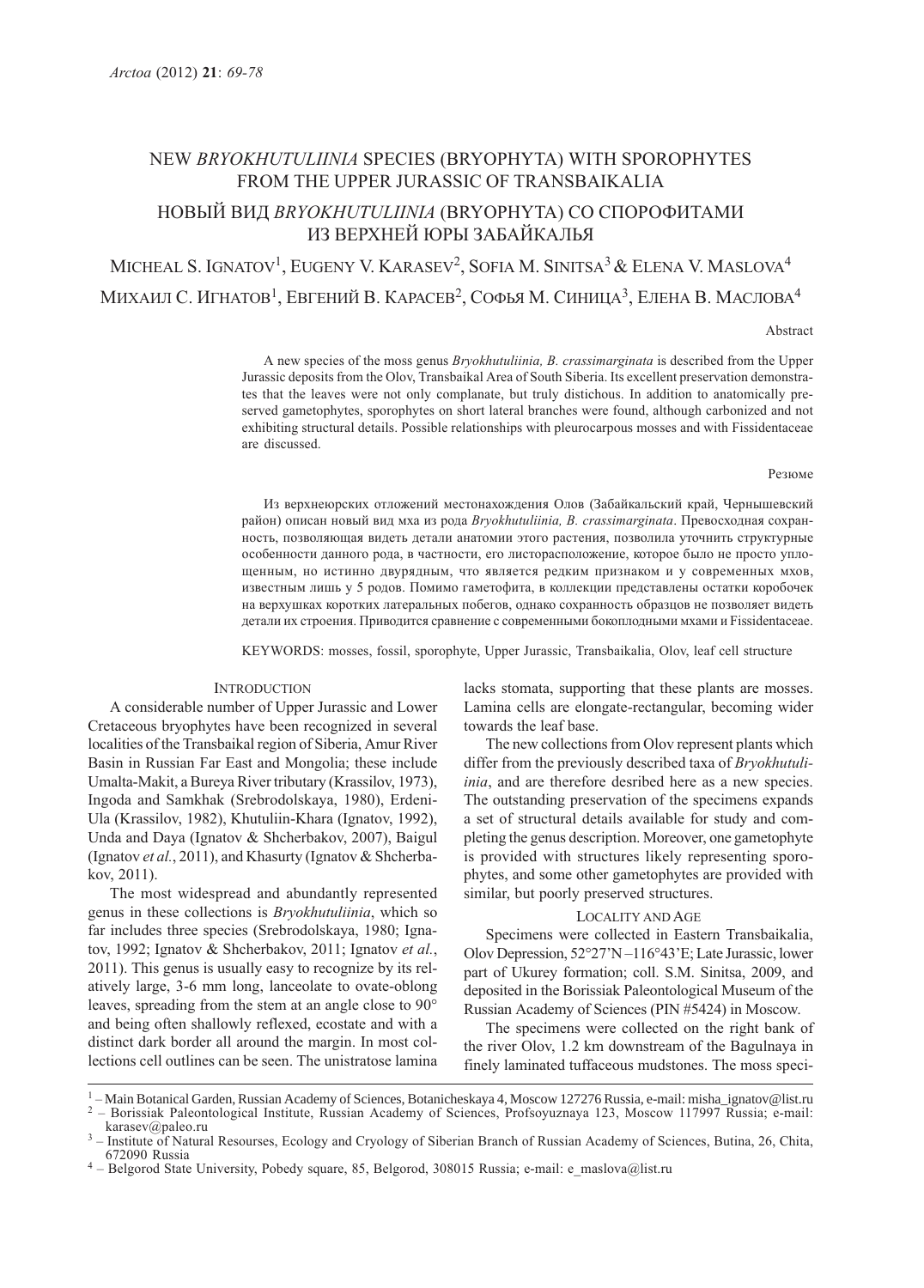mens are associated with the crustacean Prolepidurus schewija (Notostraca); the conchostraca Paleoleptestheria savinaensis Oleyn and Palaeolynceus tshernyshevi Oleyn; various insects including a dragonfly larvae of Isophlebiidae, beetles and larval caddis cases Folindusia sp.; and shoots of the horsetail Equisetum undense Srebr.

This composition includes index-species Prolepidurus schewija Tchern. – Paleoleptestheria savinaensis – Palaeolynceus tshernyshevi – Equisetum undense, indicating the same age with Glushkovo formation of Unda-Daya dipression.

The composition of the fossil insect fauna points to a Late Jurassic or Early Cretaceous age (the Proameletus-Isophlebiidae assemblage after Sinitshenkova, 1999). The palynological assemblage from the stratotype of the Ukurey formation also agrees with an assemblage of the Glushkovo formation being attributed to the middle-upper Jurassic, proven by the absolute age of vulcanite series (Bashurova, 2005).

# MATERIAL AND METHODS

The plant material is attached to the surface of aleurolites and fine argillites, allowing observation of the leaf cell structure at places on sole slabes, while the piece #7 represents leaves with preserved areolation on almost all shoots due to exceptionally fine whitish material. Multilayered structures, such as stem and sporophytes are strongly coalified, hence, the cell structure can not be recognized.

The mosses were photographed with Olympus SZX16 stereomicroscopes, mostly in dry condition. When the rock surface was not completely flat, several digital images were procuced and combined using the software Helicon Focus 4.50 (Kozub et al., 2008: http://www.heliconsoft.com).

## TAXONOMY

Genus Bryokhutuliinia Ignatov, J. Hattori Bot. Lab. 92: 379. 1992.

**Description**. Plants robust. Stem pinnately branched at an angle of (25-)50-80°. Leaves distichous, patent to reflexed, ovate to ovate-lanceolate, apex acute to broadly rounded; margin entire, bordered; costa absent; laminal cells elongate rectangular, with transversal cell walls more or less perpendicular to leaf length, alar cells shorter and broader than central basal cells. Sporophytes terminal on short lateral branches with strongly reduced leaves.

Type species: Bryokhutuliinia jurassica Ignatov, Upper Jurassic, Mongolia.

The genus includes four species from the Upper Jurassic to Lower Cretaceous of South Siberia and Mongolia.

# Bryokhutuliinia crassimarginata sp. nov.

Figs. 1-29

Holotype: Olov, PIN 5424/7\*. Upper Jurassic. Figs. 11 & 27. The slab comprises dozens of shoot and leaf fragments (Figs. 4, 5, 9, 18-25, 27). The shoot with clearly visible sporophytes is chosen as the holotype, while the other plant fragments should be treated as paratypes. They

allow describing several gametophytic characters, which are not seen in the fertile holotype.

Description. Plants in loose wefts. Stem creeping or floating, >15 mm long, 0.15-0.70 mm wide, cells in lateral view rectangular, 50×15 μm; leaves complanate and clearly distichous, loosely to densely inserted along the stem; shoots irregularly pinnately branched, branches deviating from stem at  $(25^{\circ}$ - $)50$ - $75^{\circ}$  $(-100^{\circ})$ , straight, clearly to often poorly differentiated from stem in width and foliage, or with leaves more densely arranged, complanate, with a more acute angle with branch axis compared to associated stem leaves; proximal branch leaves much smaller and more crowded or only slightly differentiated, branch bases without foliose structures. Stem leaves loosely to densely arranged, distance between them between 300 μm and 2 mm, deviated from stem at broad angle with the stem (55-80°), above patent to gradually reflexed and sometimes abruptly reflexed, up to 150°(- 180°) with stem or sometimes reflexed from their bases, mostly 3.0-4.0×1.0-1.3 mm, but some leaves larger, to 6.0 mm long, 2.1 mm wide, ovate-oblong to ovate-lanceolate, gradually tapered distally to obtuse apex, rounded towards cordate or clasping base, plane or concave in basal part; margin entire, bordered throughout, border dark, 150-200 μm wide near leaf base, 60-100 μm wide above, formed by darker cells only slightly differentiated from lamina cells in length and width. Cells irregularly rectangular, 60-100×11-20 μm, 4-6(-7):1, shorter and broader in wider leaves, to 3-4:1, broader towards leaf base (up to 1.5-3:1, and to 25-30 μm wide). Proximal branch leaves smaller, from 0.5×0.15 mm to 3.3×1.0-1.2 mm and further so to stem leaf size, relatively narrower and less reflexed, otherwise similar to stem leaves. In some cases proximal part of branches more or less leafless, likely due to decomposition of thiner smaller leaves.

Sporophytes terminal on short lateral branches, regularly situated in some distance to a few leaves (1-1.5 mm), alternating on both sides of stem. Sporophyte-bearing branches 0.7-1.0 mm long, with strongly reduced leaves, narrower than proximal branch leaves; upper perichaetial leaves surrounding the capsule 0.6 mm long, narrowly lanceolate, stiff. Capsule sessile, erect; young capsules narrowly ellipsoid, mature capsule cup-like to shortly cylindric, urn 0.7 mm long and 0.7 mm wide at mouth, not constricted below mouth. Operculum conic and shorlty rostrate, 0.5 mm long.

Material: Bryokhutuliinia crassimarginata is found as compression fossil on 13 rock slabs, where plants are lying one upon another (Figs. 1-5). Some slabs (mostly of argillites) have shoots lying in a parallel ways, with tops from one side (Figs. 1-3), indicating their rapid simultaneous embedment. The remains in finer argillite (Figs. 4-5) are less regular in their arrangement on the rock surface. The longest shoots are 15 mm long (Figs. 2, 3), and their stems have diameters of up to 600(-700) μm.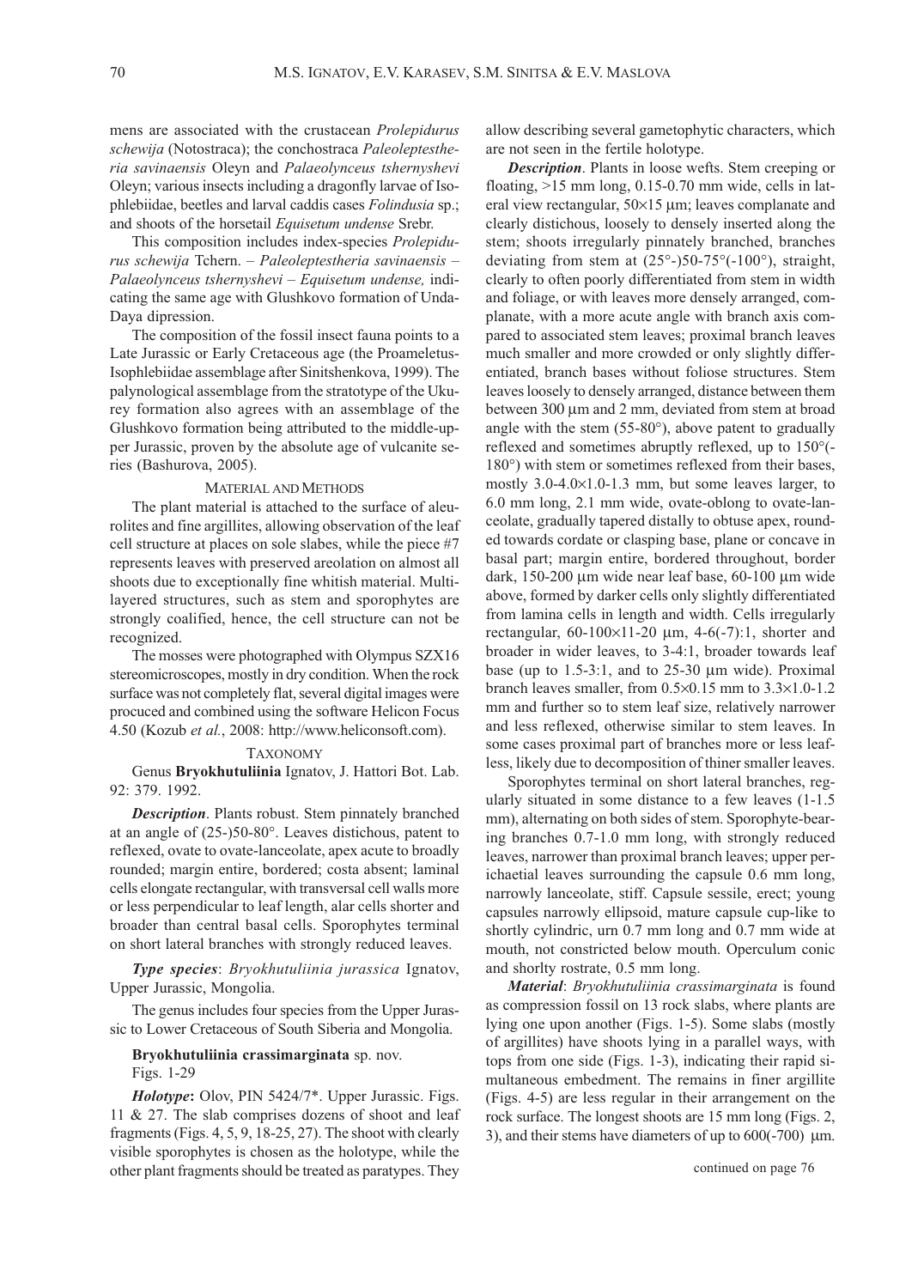

Fig. 1-3. Bryokhutuliinia crassimarginata sp. nov. (Olov, PIN 5424/104 (##1, 3) and PIN 5424/102 (#2). Upper Jurassic or Lower Cretaceous). Plant habit and general view on collection. Note the principally parallel direction of shoots.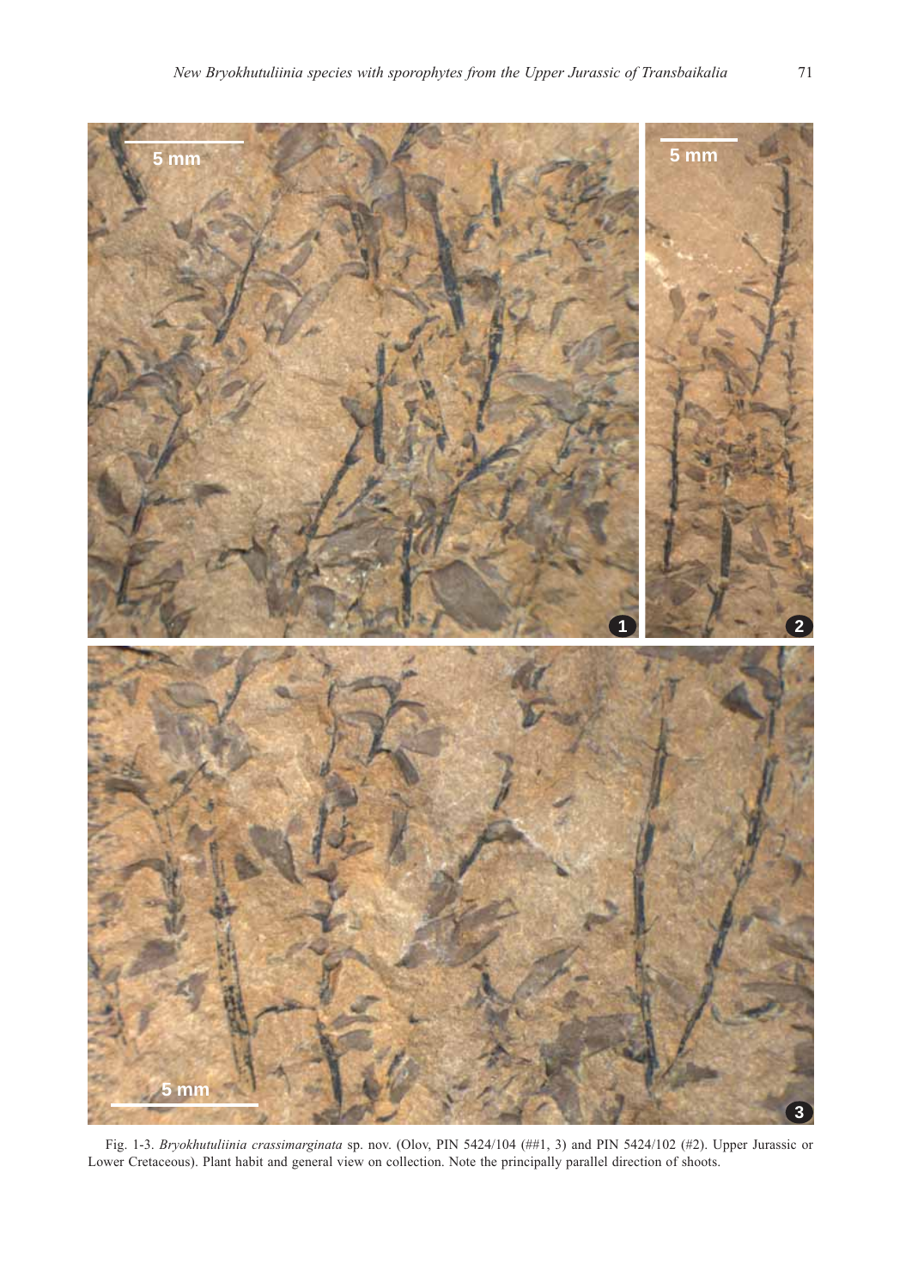

Figs. 4-5. Bryokhutuliinia crassimarginata sp. nov. (Olov, PIN 5424/104 (##7: paratypes). Upper Jurassic or Lower Cretaceous). Plant habit, showing variation in leaf shape and size.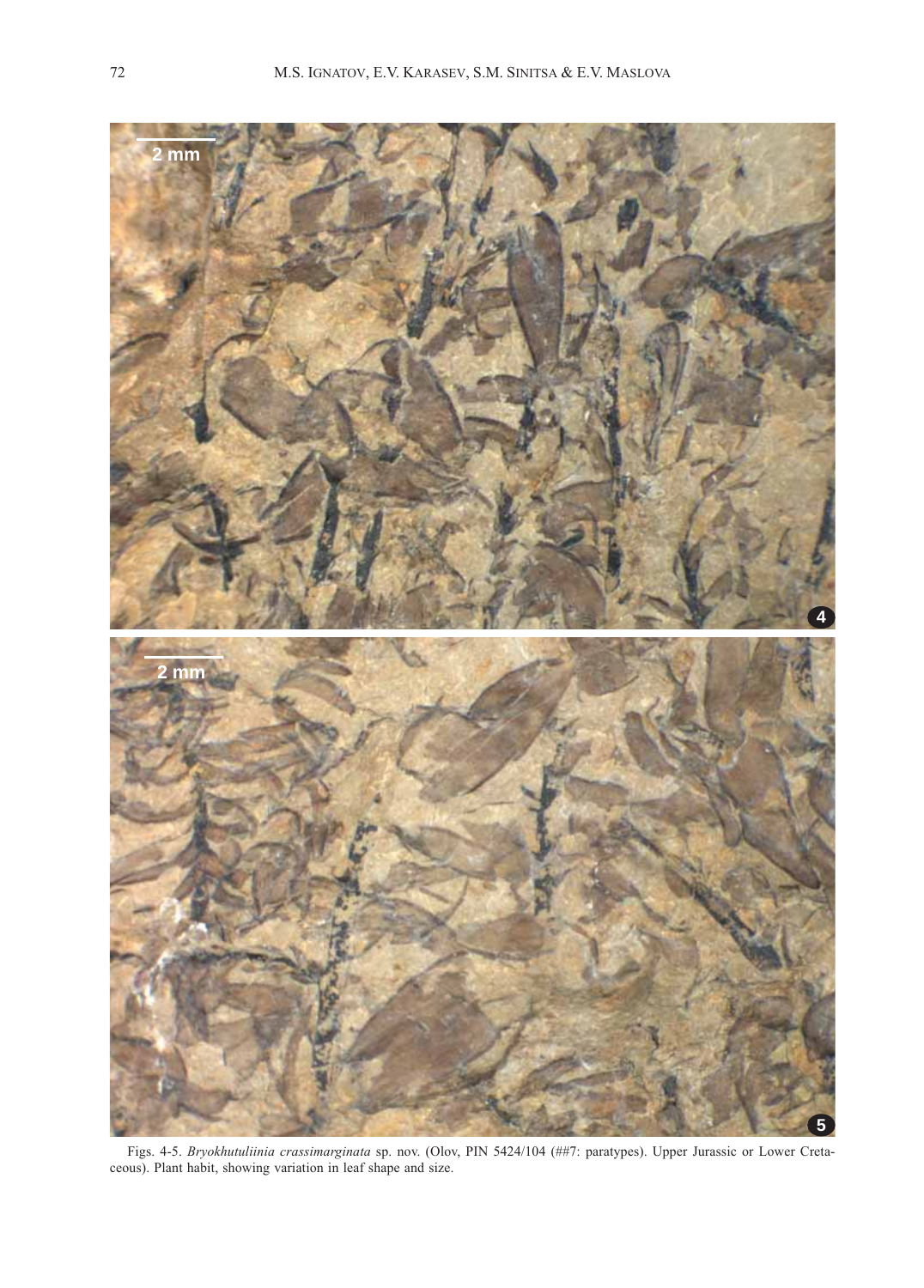

Figs. 6-13. Bryokhutuliinia crassimarginata sp. nov. (Olov, PIN 5424/104, 108, 111, 107, 104, 107 (from holotype), 102, 108 – respectively; Upper Jurassic or Lower Cretaceous). Plant habit, showing variation in leaf shape and size.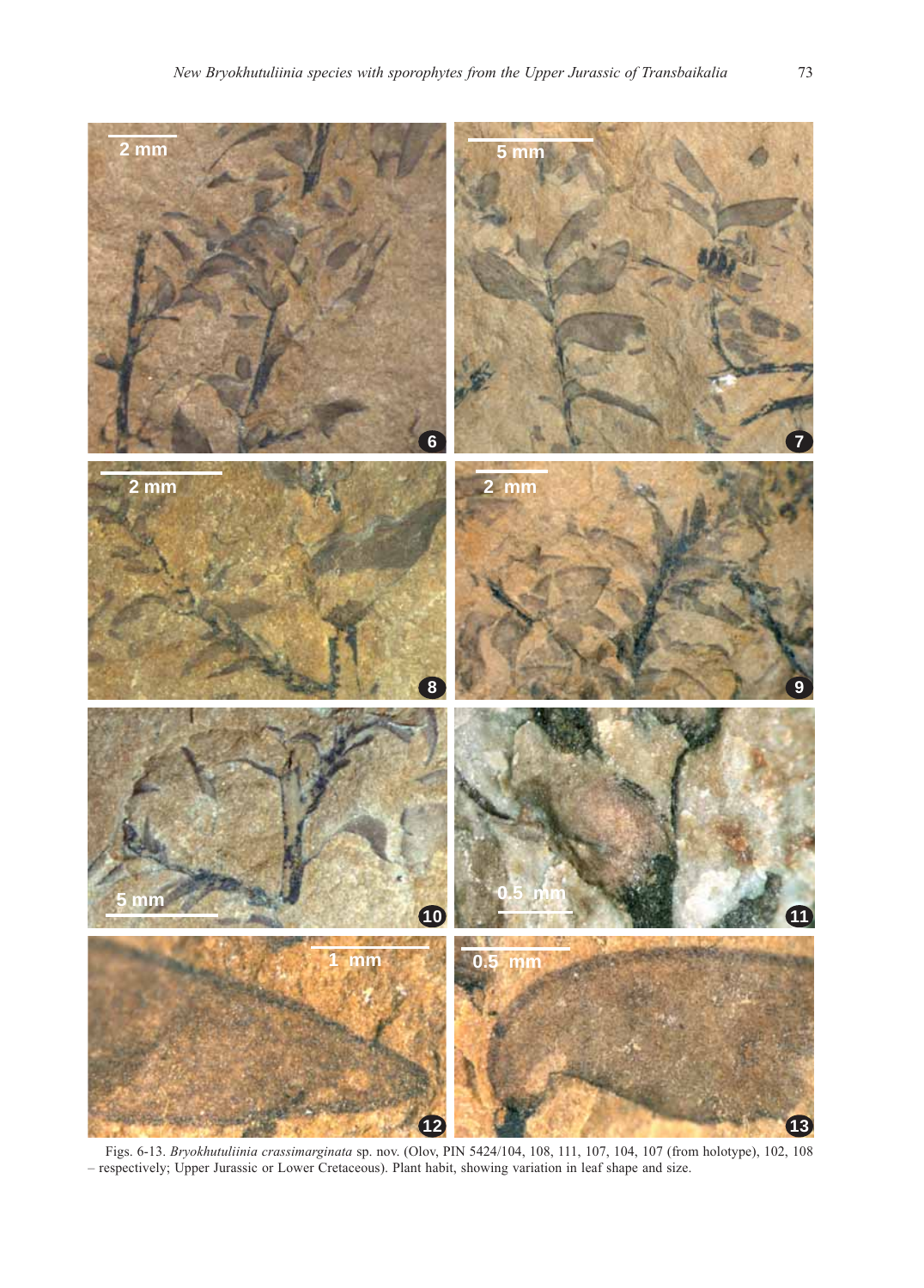

Figs. 14-17. Bryokhutuliinia crassimarginata sp. nov. (Olov, PIN 5424/104,110, 101, 103 respectively; Upper Jurassic or Lower Cretaceous). Distichous phyllotaxis, clearly seen by lines of leaf insertions in #16, and supported by clearly two-rowed leaf arrangement in loosely leaved shoots in # 14, 15, 17.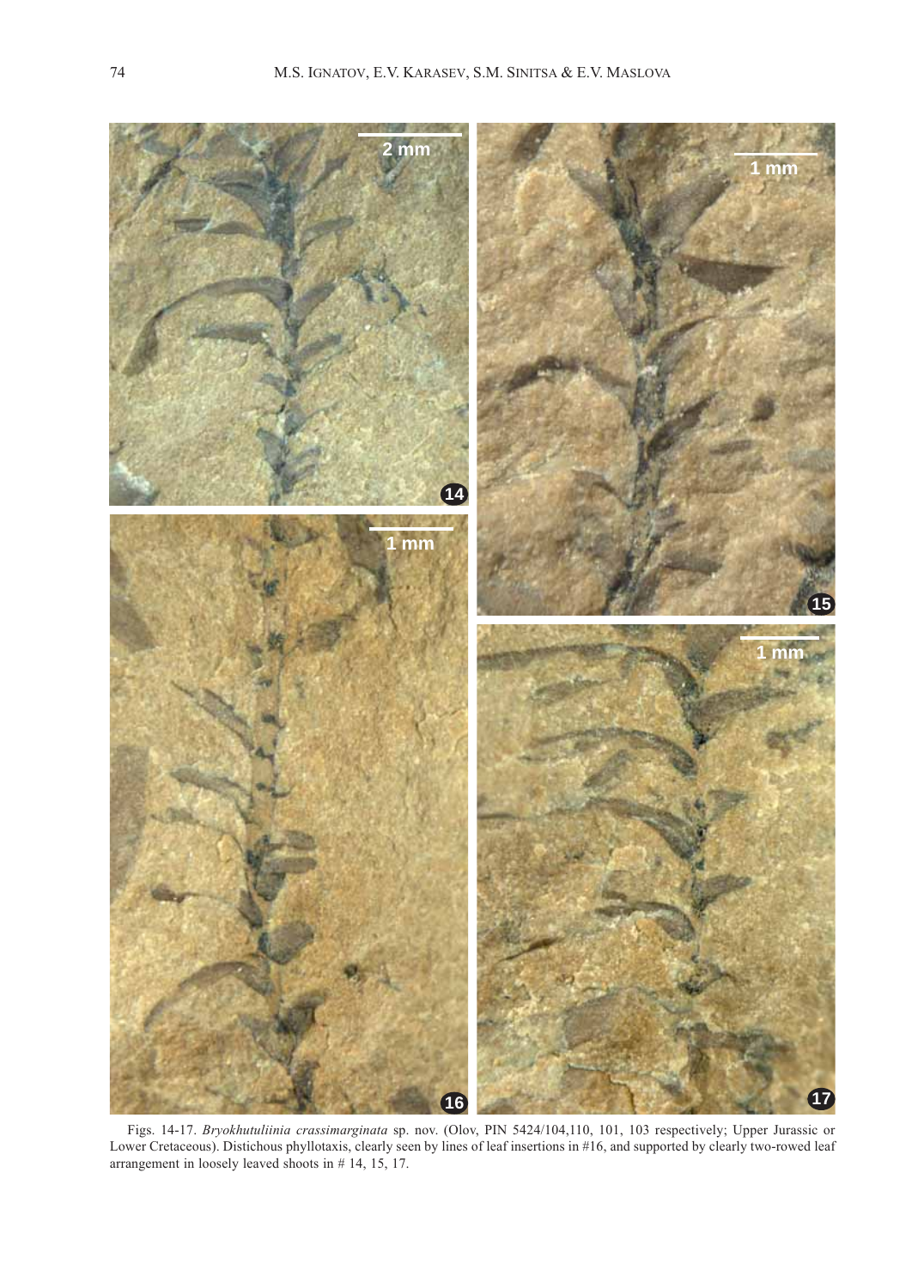

Figs. 18-25. Bryokhutuliinia crassimarginata sp. nov. (Olov, PIN 5424/107, paratypes); Upper Jurassic or Lower Cretaceous). Leaf fragments, showing lamina areolation in different parts of leaves, leaf border and its areolation; # 25 is from middle part of leaf (25a is same as 25 with outlined cells).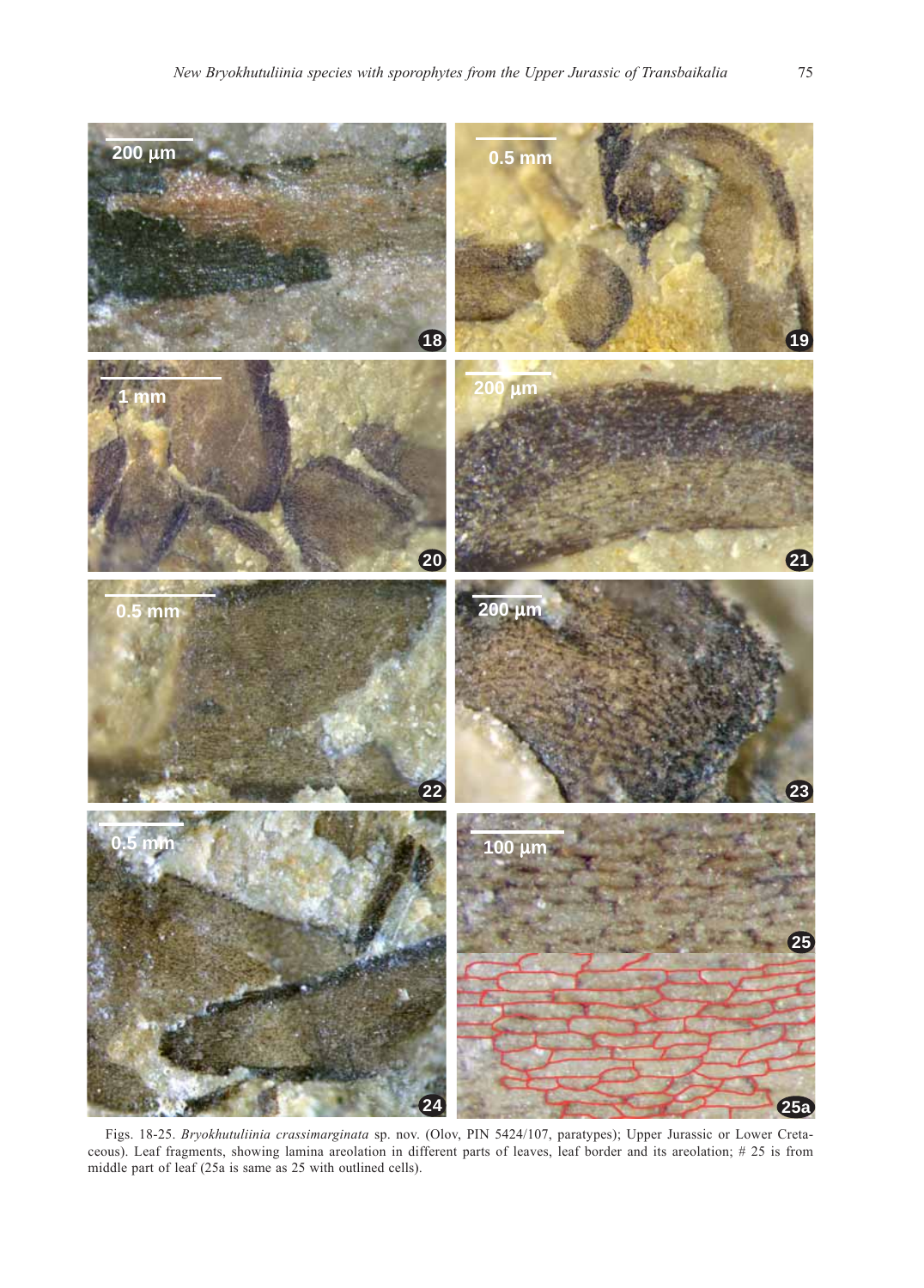

Figs. 26-29. Bryokhutuliinia crassimarginata sp. nov. (Olov, PIN 5424/107, 28 – holotype; 26-27 and 29 – paratypes). Upper Jurassic or Lower Cretaceous). 26-27: stems with short lateral branches, possibly gametangia-bearing; 28: shoot with capsules (arrowed); 29: upper parts of two small leaves, underlying by a large leaf; arrangement in relation to stem allow considering them representling short lateral branch similar to that in #27.

Most specimens represent shorter shoot fragments or isolated leaves, with an axis diameter ranging from 200 μm to 300-400 μm. Stems and branches are usually strongly carbonized, without any traces of cell structures, but in some fossils in fine argillite rectangular cells are recognizable in a few sections where the coalified layers were fallen of. In few such sections, they are invariable, ca. 50×15 μm.Sometimes similar outlines are seen on coal layers nearby (Fig. 18), likely due to the cortical cells transmit outline of cells of deeper layers.

The leaves show a considerable variation in size, however, for the time being we consider them to belong to one species. In addition to the co-occurence of differently sized leaves in one compression, there are a number of branches whose leaves vary in size from the branch base upwards. These observations indicate that a wide range of leaf variation must have occured in Bryokhutuliinia crassimarginata.

 The largest leaves are 2.1 mm wide, and measurements of slighly incomplete leaf fragments indicate thier length as no less than 6 mm. However, many leaves are 2 to 5 mm long; they are positioned at a distance of 0.3-2.0 mm one from each other on both sides of the stem. Leaves in proximal part of branches are very different: from 0.5 mm long (Fig. 8, 10) to 2 mm long (Fig. 6, 9), and the bigger leaves are, the larger is the distance between them.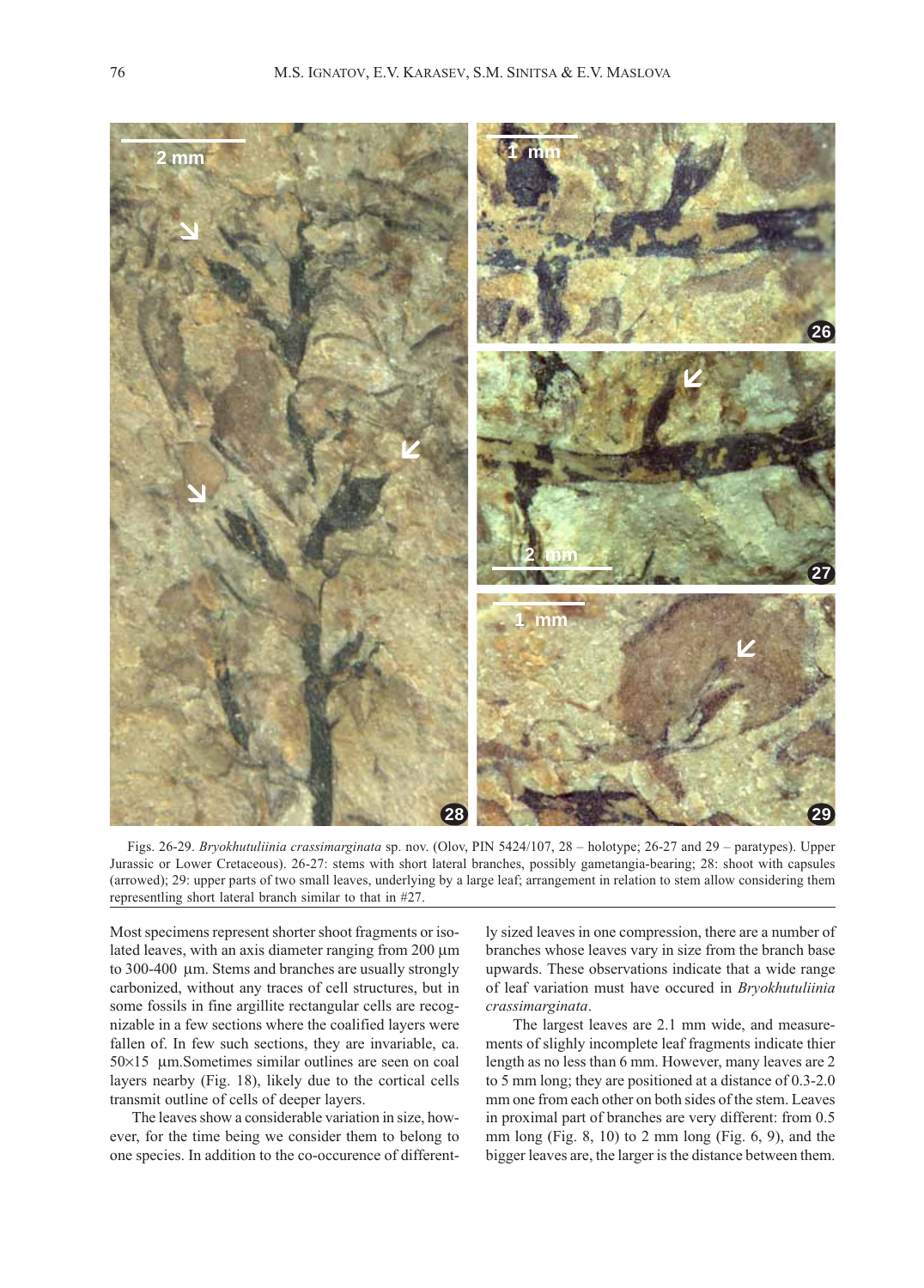One stem has lost some of its leaves (Fig. 16), showing lines of leaf insertions very clearly. This stem unequivocally indicates the distichous phyllotaxis. Subsequent study of foliate stems provided an additional confirmation: places where leaf arrangement is clearly seen never contradict the interpretation of a truly distichous arrangement (Figs. 14, 15, 17).

Taking into consideration the variation among stem and branch leaves and the variation in modern aquatic and subaquatic mosses, all the fragments are referred to as one species, Bryokhutuliinia crassimarginata. Welldeveloped leaves are (1) ecostate; have (2) elongate-rectangular leaf cells, and (3) a dark, even border all around the leaf (Figs. 12-13).

Cells are seen to a certain extent in all slabs, but in aleurolites (Figs. 12-13) they are less clearly seen and can be evaluated for length and width only in a few of the best preserved areas. What is seen there does not contradict better preserved moss remains in whitish argillites (Figs. 18-25). Their length varies from 50 to 100 μm, the width being 11-20 μm. Basal cells are to 30 μm wide and shorter, to 1.5-2: 1 (Figs. 11, 19, 20, 23). The leaf border is better observable in argillite, its areolation is formed by cells not strongly different from nearby laminal cells. A few fragments have an exceptionally wide leaf border (up to 200 μm in proximal parts of leaves, while in distal parts of leaves the marginal border is usually about 100 μm wide).

Fig. 28 illustrates the shoot with dark structures at the top of three short branches, and one similar branch which cannot be observed completely (right side, below in Fig. 28). Two of them have a narrow ellipsoid form, while one is broader and resembles an operculate capsule. A slight difference in color clearly indicates the presence of a conic and shortly rostrate operculum, and a broadly cylindric or elongate cup-like urn; most part of the latter is hidden in perichaetial leaves. If this interpretation is correct, two other dark structures can be readily interpreted as premature capsules because of their shape and position on similar branches.

The alternative interpretation is that 'capsules' represent just proximal parts of shoots, and carbonized material is simply shaped by rock material to mimic a similar outlines. However this seems unlikely, because the stem of the holotype is 350 μm wide, and the putative capsule-bearing branch is even thinner, so the immediate broadening of the latter to a solid structure 700 μm wide would be difficult to explain. Also, the proximal branch leaves are rather well recognizable even in carbonized state (Fig. 26).

A number of specimens show very small lateral branches with only two leaves. One of them (Fig. 27, arrowed) is seen on the stem, while another one with a better preservation exhibits only upper parts of leaves. Their connection to the short lateral branch can be assumed from their position. The latter leaves are small, narrow and

formed by short cells with a size of 30-50×15-20 μm. Their dark color may be explained by their channeled shape, thus one leaf side is overlaying another part, and this pattern is probably the same as in perichaetial leaves, making them narrower. Interpretation of such short branches as gametangia-bearing structures is possible, although a more definite statement can only be made of gametangia are detected.

Specimens examined: PIN 5424/101-113.

Comparison. Bryokhutuliinia crassimarginata differs from other represenatives of the genus by its very broad leaf border (200 μm wide near leaf base and 60-100 μm wide above); all other species have marginal borders of 40-50 μm wide. Furthermore, B. obtusifolia has widely rounded leaves forming distinct rosettes in apical regions of shoots.

An important new fact observed in the present study concerns the phyllotaxis. Previous observations indicated distichous leaves, but it was unclear if the arrangement was truly distichous or pseudodistichous. There are many mosses with spiral leaves which have a distinctly distichous appearance, e.g., Taxiphyllum, Phyllodrepanium, Catagonium, and Isopterigiopsis muelleriana. Truly distichous leaves occur among the extant genera Fissidens, Schistostega, Distichium, Eustichium, and Bryoxiphium (Goffinet et al., 2009). None of these genera resembles Bryokhutuliinia; furthermore, the leaf rosettes of B. obtusifolia seemed to indicate a pseudodistichous arrangement. An additional reason for this assumption were the ecostate leaves and the pinnate branching, pointing to a pleurocarpous mosses. In extant pleurocarpous mosses true distichous phyllotaxis is totally unknown, whereas a "pseudodistichous" strongly complanate foliation is rather common.

Although no extant goup can be related to Bryokhutuliinia, the new facts on phyllotaxis might force us to reconsider its position in pleurocarpous mosses.

Bryokhutuliinia stands out by its distichous phyllotaxis, strong limbidium, rectangular cells with transversal cell walls more or less perpendicular to leaf length, sporophytes on short branches with strongly reduced leaves, and small capsules. It shares these characters with the extant aquatic moss Fissidens, especially F. fontanus, whose leaves have very similar arrangement and size. However, the latter genus has (1) a costa (although there are ecostate species in the genus, but all of them are very small-sized); (2) a unique "triradiate" leaf structure, and (3) isodiametric upper cells. The very strong variation in leaf size is also in conflict with the concept of Fissidens, but more characteristic for pleurocarps.

The balancing of the pro and contra of a position of Bryokhutuliinia in pleurocarpous mosses is thus still in favor of 'pro' as the branching and the long lamina cells are difficult to imagine in any acrocarp group. The previously suggested (Ignatov et al., 2011) possible relationship with Hookeriales remains poor, although small cap